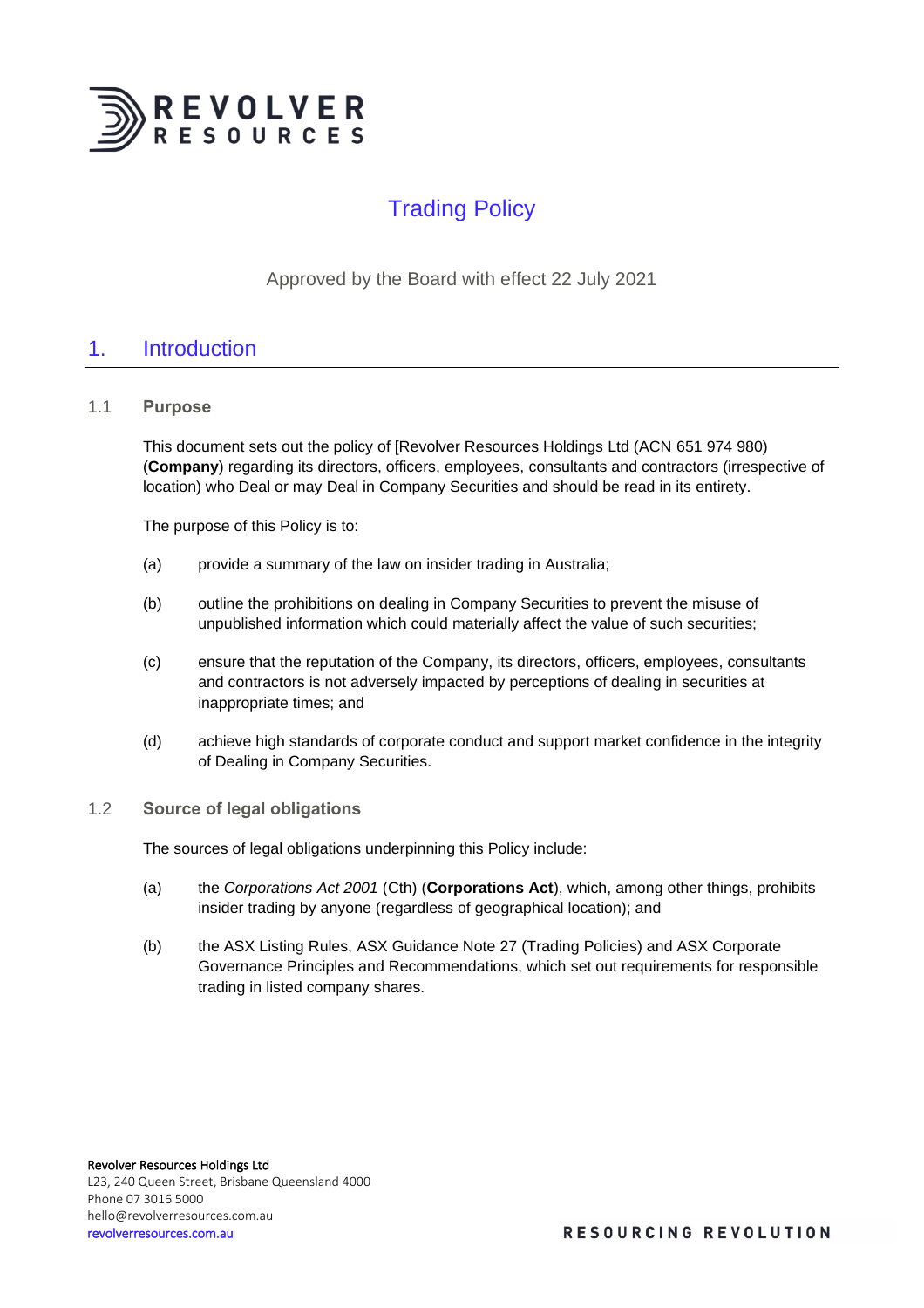

# 2. Insider trading prohibition – the law

It is an offence under the Corporations Act to Deal using Inside Information, or communicate Inside Information to others who will, or are likely to, Deal on the Inside Information.

# 3. Dealing in Company securities

3.1 **When a Designated Person MAY Deal**

A Designated Person may Deal in Company Securities unless restricted from doing so under clause [3.2](#page-1-0) (When a Designated Person May Not Deal).

- <span id="page-1-1"></span><span id="page-1-0"></span>3.2 **When a Designated Person MAY NOT Deal**
	- (a) Subject to clause [4](#page-2-0) (Exceptions), a Designated Person may not Deal in Company Securities during the following designated Black-out Periods:
		- (i) the period two weeks prior to, and 24 hours after the release of the Company's quarterly results;
		- (ii) the period two weeks prior to, and 24 hours after the release of the Company's halfyear results;
		- (iii) the period two weeks prior to, and 24 hours after the release of the Company's fullyear results;
		- (iv) the 21 calendar days up to and including the date of the Annual General Meeting; and
		- (v) any other period determined by the Chair in consultation with the Company Secretary to be a Black-out Period from time to time.
	- (b) In addition to the restrictions in clause [3.2\(a\),](#page-1-1) a Designated Person may not Deal in Company Securities at any time if he or she has:
		- (i) information that he or she knows, or ought reasonably to know, is Inside Information; or
		- (ii) not complied with clause [5](#page-4-0) (Notice of Dealing in Company Securities).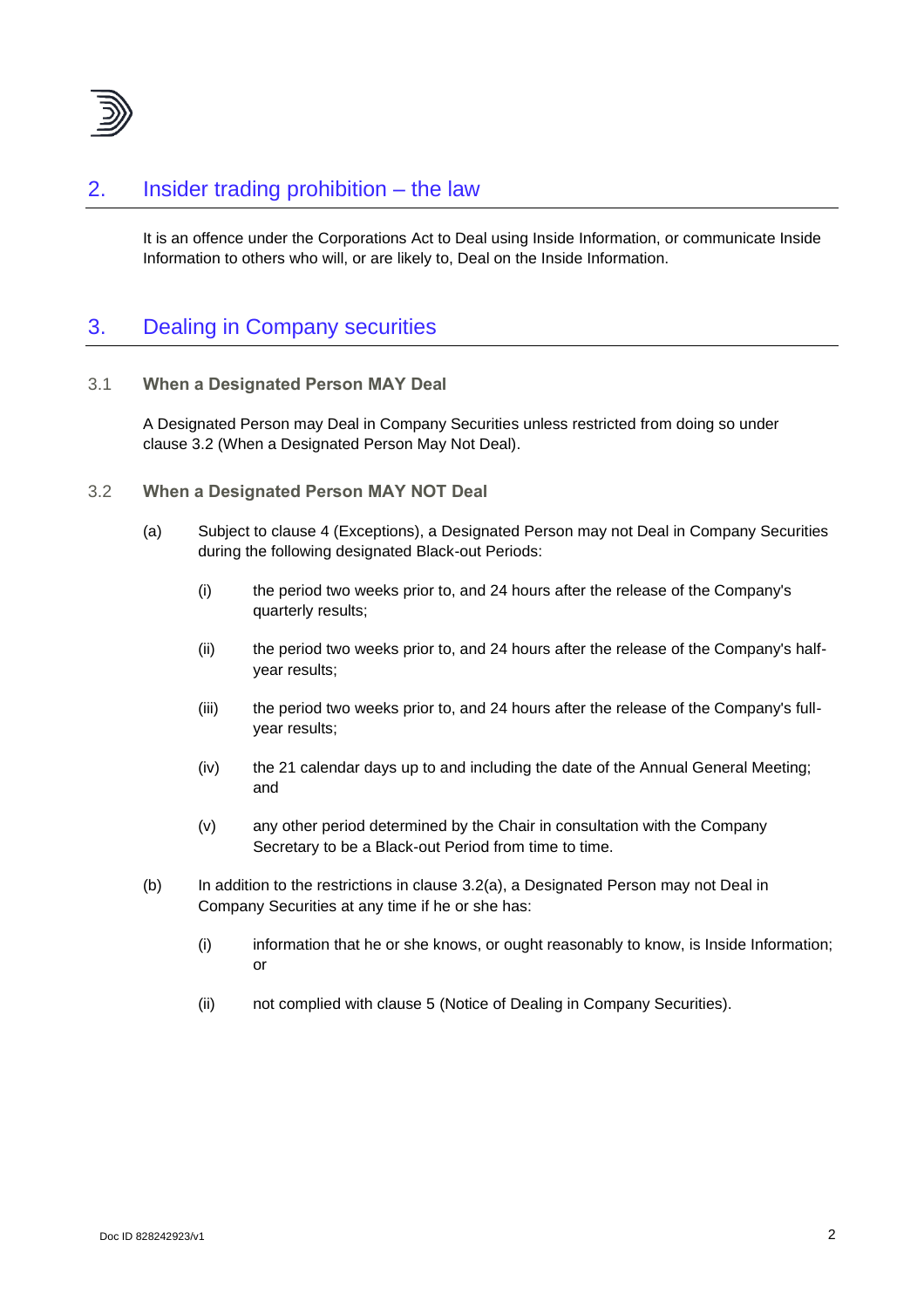

3.3 **When employees, consultants or contractors (other than a Designated Person) MAY Deal**

An employee, consultant or contractor (who is not a Designated Person) may, at any time, Deal in Company Securities if he or she does not have information that he or she knows, or ought reasonably to know, is Inside Information.

3.4 **When employees, consultants or contractors (other than a Designated Person) MAY NOT Deal**

An employee, consultant or contractor (who is not a Designated Person) who has information that he or she knows, or ought reasonably to know, is Inside Information may not:

- (a) Deal in Company Securities;
- (b) advise, procure or encourage another person to deal in Company Securities; or
- (c) pass on information to any person if they know, or ought reasonably to know, that the person may use the information to Deal in (or procure another person to Deal in) Company Securities.

# <span id="page-2-0"></span>4. Exceptions

### 4.1 **Permitted dealings**

Subject to not being in the possession of Inside Information, a Designated Person may at any time:

- (a) transfer Company Securities already held into a superannuation fund or other saving scheme in which the Designated Person is a beneficiary;
- (b) invest in, or trade in units of, a fund or other scheme (other than a scheme only investing in Company Securities) where the assets of the fund or scheme are invested at the discretion of a third party;
- (c) undertake to accept, or accept, a takeover offer;
- (d) participate in an offer or invitation made to all or most security holders, including a rights issue, equal access buy-back, security purchase plan or dividend or distribution reinvestment plan, where the timing and structure of the offer or invitation has been approved by the Board. This includes decisions relating to whether or not to take up the entitlements and sale of entitlements required to provide for the take up of the balance of entitlements under a renounceable pro rata issue;
- (e) exercise (but not Deal with the securities following exercise) an option or right under an employee incentive scheme where the final date for the exercise of the option or right falls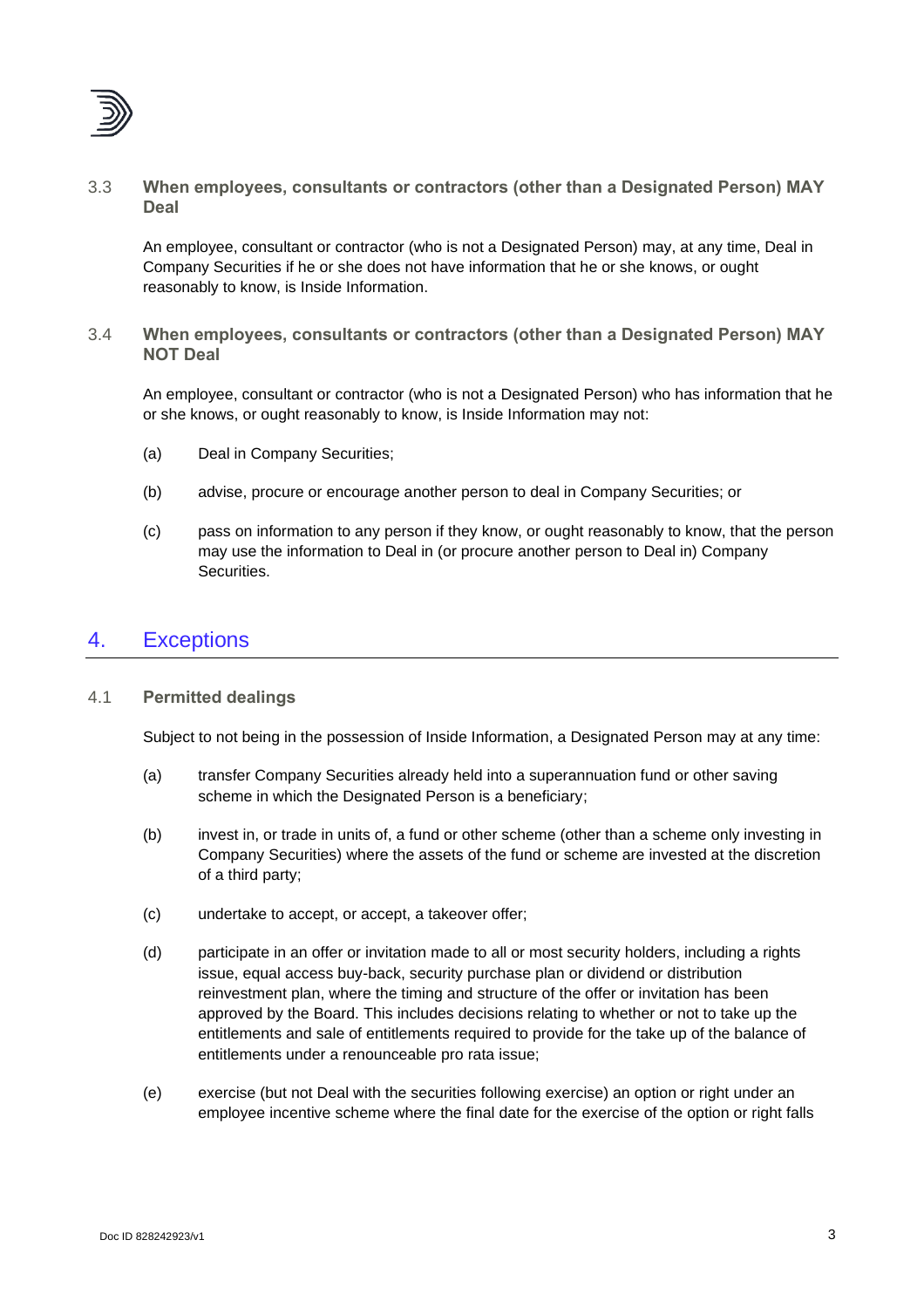

during a Black-out Period or the Company has had a number of consecutive Black-out Periods and the Designated Person could not reasonably have been expected to exercise it at a time when free to do so;

- (f) acquire (but not Deal with the securities following acquisition) Company shares by conversion of financial instruments giving rights to conversion to shares (eg. options or convertible securities) where the final date for the conversion of the security falls during a Black-out Period or the Company has had a number of consecutive Black-out Periods and the Designated Person could not reasonably have been expected to exercise it at a time when free to do so;
- (g) acquire Company securities under a bonus issue made to all holders of securities of the same class;
- (h) acquire Company securities under a dividend reinvestment, or top-up plan that is available to all holders of securities of the same class;
- (i) acquire, or agree to acquire or exercise options under a Company employee share plan;
- (j) withdraw ordinary shares in the Company held on behalf of the Designated Person in an employee share plan where the withdrawal is permitted by the rules of that plan;
- (k) acquire ordinary shares in the Company as a result of the exercise of options held under an employee share scheme; or
- (l) where the Designated Person is a trustee, trade in the securities of the Company by that trust, provided the Designated Person is not a beneficiary of the trust and any decision to trade during a Black-out Period is taken by the other trustees or by the investment managers independently of the Designated Person.
- <span id="page-3-1"></span><span id="page-3-0"></span>4.2 **Approval to dispose or transfer Company Securities in exceptional circumstances**
	- (a) In exceptional circumstances a Designated Person may seek written approval from the Chair (**Approval Officer**) to dispose of or transfer (but not acquire or otherwise Deal with) Company Securities during a Black-out Period (**Disposal Consent**).
	- (b) The Approval Officer will act with caution in determining whether there are exceptional circumstances, which may include, but will not be limited to, where:
		- (i) the Designated Person is in severe financial hardship and a pressing financial commitment cannot be satisfied otherwise than by disposing of Company Securities; or
		- (ii) the Designated Person is required by a court order, or there are court enforceability undertakings, to transfer or dispose of Company Securities or there is some other overriding legal regulatory requirement for them to do so.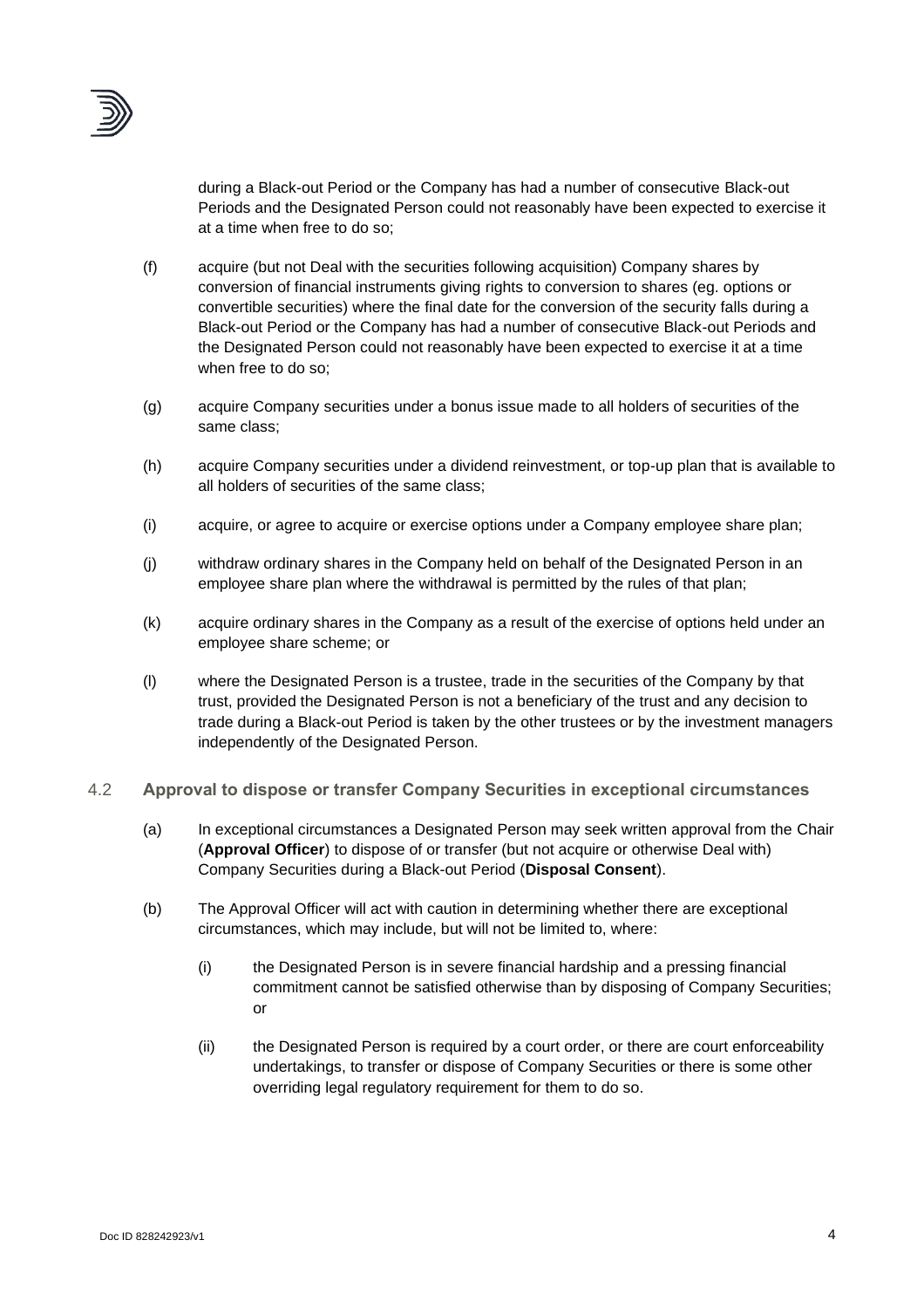

- (c) A Designated Person seeking Disposal Consent based on clause [4.2\(b\)\(i\)](#page-3-0) must provide the Approval Officer with:
	- (i) a written application stating all of the facts; and
	- (ii) copies of relevant supporting documentation, including contact details of the Designated Person's accountant, bank and other such independent institutions (where applicable).
- (d) A Designated Person seeking Disposal Consent based on clause [4.2\(b\)\(ii\)](#page-3-1) must provide the Approval Officer with a written application accompanied by relevant court and/or supporting legal documentation (where applicable).
- (e) The Approval Officer may grant Disposal Consent to a Designated Person:
	- (i) only if that Designated Person is not in possession of Inside Information; and
	- (ii) on such terms and conditions (including the duration of the right to dispose or transfer) as considered reasonable in the circumstances by the Approval Officer.
- (f) The Approval Officer will notify the Board of any Disposal Consent granted to a Designated Person.
- (g) A Disposal Consent, if granted, will be issued in writing to the Designated Person and will contain a specified time period during which the disposal or transfer can be made.

# <span id="page-4-0"></span>5. Approval and notification requirements

- <span id="page-4-1"></span>5.1 **Approval requirements**
	- (a) Any Designated Person (other than the Chair) wishing to Deal in Company Securities must obtain the prior written approval of the Chair or the Board before doing so.
	- (b) If the Chair wishes to Deal in Company Securities, the Chair must obtain the prior approval of the Board before doing so.
- <span id="page-4-2"></span>5.2 **Approvals to Deal**
	- (a) All requests to Deal in Company Securities as referred to in clause [5.1](#page-4-1) must include the intended volume of securities to be Dealt in and an estimated time frame for the Dealing.
	- (b) Copies of written approvals must be forwarded to the Company Secretary prior to the approved Dealing.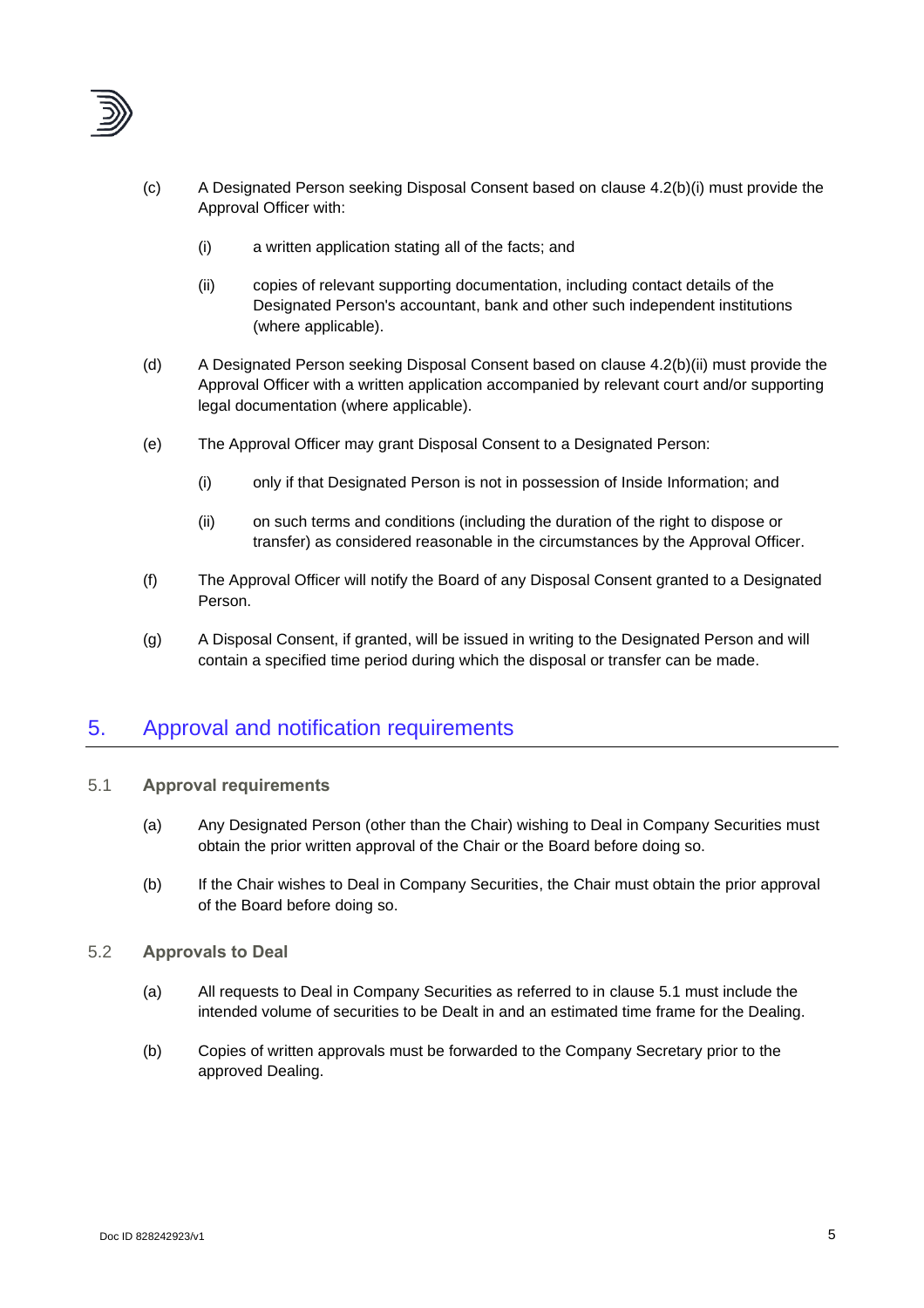

### <span id="page-5-0"></span>5.3 **Notification**

- (a) Subsequent to approval obtained in accordance with clause [5.2,](#page-4-2) any Designated Person who Deals in Company Securities must notify the Company Secretary in writing of the details of the transaction within five business days of the Dealing occurring.
- (b) The notification obligation in clause [5.3\(a\)](#page-5-0) operates at all times but does not apply to acquisitions of shares or options by employees made under employee share or option schemes, nor does it apply to the acquisition of shares as a result of the exercise of options under an employee share scheme.

## 6. Other restrictions

### 6.1 **Incomplete Buy or Sell Orders**

- (a) Buy or sell orders for Company Securities which are placed but not completed outside of a Black-out Period are subject to the following restrictions once the Black-out Period commences:
	- (i) the order must be completed within five trading days otherwise it will lapse; and
	- (ii) the order cannot be varied.
- (b) Any order subject to this procedure should be notified in writing to the Company Secretary within 24 hours of the Black-out Period commencing.

### 6.2 **Derivatives**

- (a) The Company prohibits the use of Derivatives in relation to unvested equity instruments, including performance share rights, and vested Company Securities that are subject to disposal restrictions (such as a 'Holding Lock').
- (b) Derivatives may be used in relation to vested positions which are not subject to disposal restrictions subject to compliance with the law and the other provisions of this Policy.

### 6.3 **Prohibition on Margin Loan Arrangements**

#### Designated Persons may not:

- (a) enter into a Margin Loan or similar funding arrangement to acquire any Company Securities; or
- (b) use Company Securities as security for a Margin Loan or similar funding arrangement.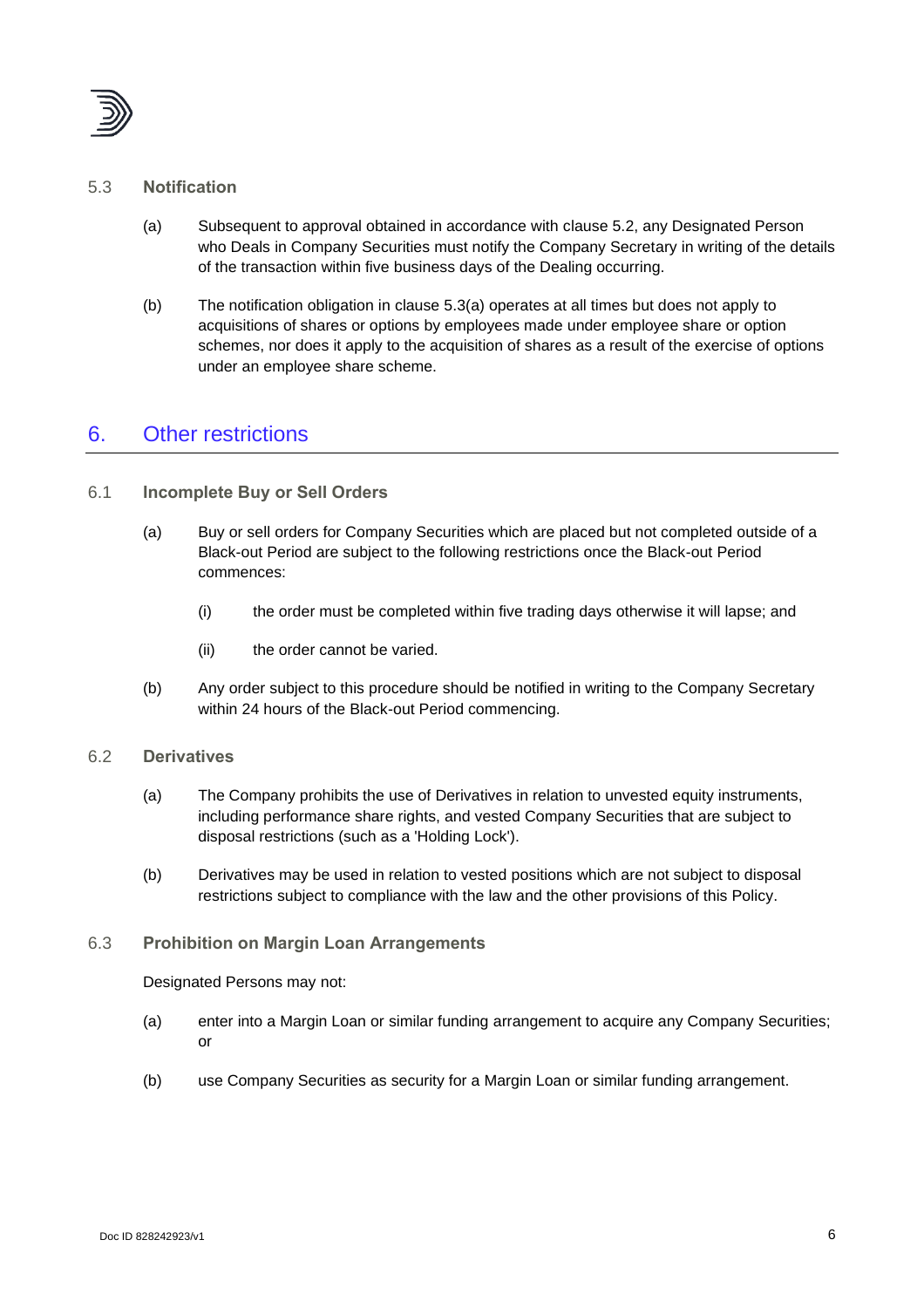

### 6.4 **Securities of other companies**

The prohibitions in the Corporations Act against insider trading applies equally to where Inside Information is being held by a person about another listed company or entity. This may occur, for example, where in the course of negotiating a transaction with the Company, another listed entity provides confidential information about itself or another listed entity. Accordingly, if a person possesses Inside Information in relation to the securities of another listed entity, they must not Deal in those securities.

# 7. Penalties

- 7.1 Insider trading is a criminal offence. A person who commits a breach of the insider trading provisions could be subject to both civil and criminal penalties for the individual and for the Company.
- 7.2 In addition, the insider trader, and any other persons involved in the contravention, may also be liable to compensate third parties for any resulting loss.

# 8. Policy compliance

- 8.1 During the year the Company may require confirmation from Designated Persons that they have complied with this Policy. The Company may also require confirmation (or declarations) of holdings in securities. All such requested information must be supplied within five business days of the request being made.
- 8.2 A breach of this Policy will be regarded very seriously and may lead to disciplinary action being taken (including termination of employment). If the Company becomes aware of any breach of this Policy, then the Company may report such breach to the Australian Securities and Investments Commission.

## 9. Who to contact

If an individual is in any doubt regarding their proposed dealing in securities, they should contact the Company Secretary.

## 10. Publication

This Policy will be made available from the Company website www.revolverresources.com.au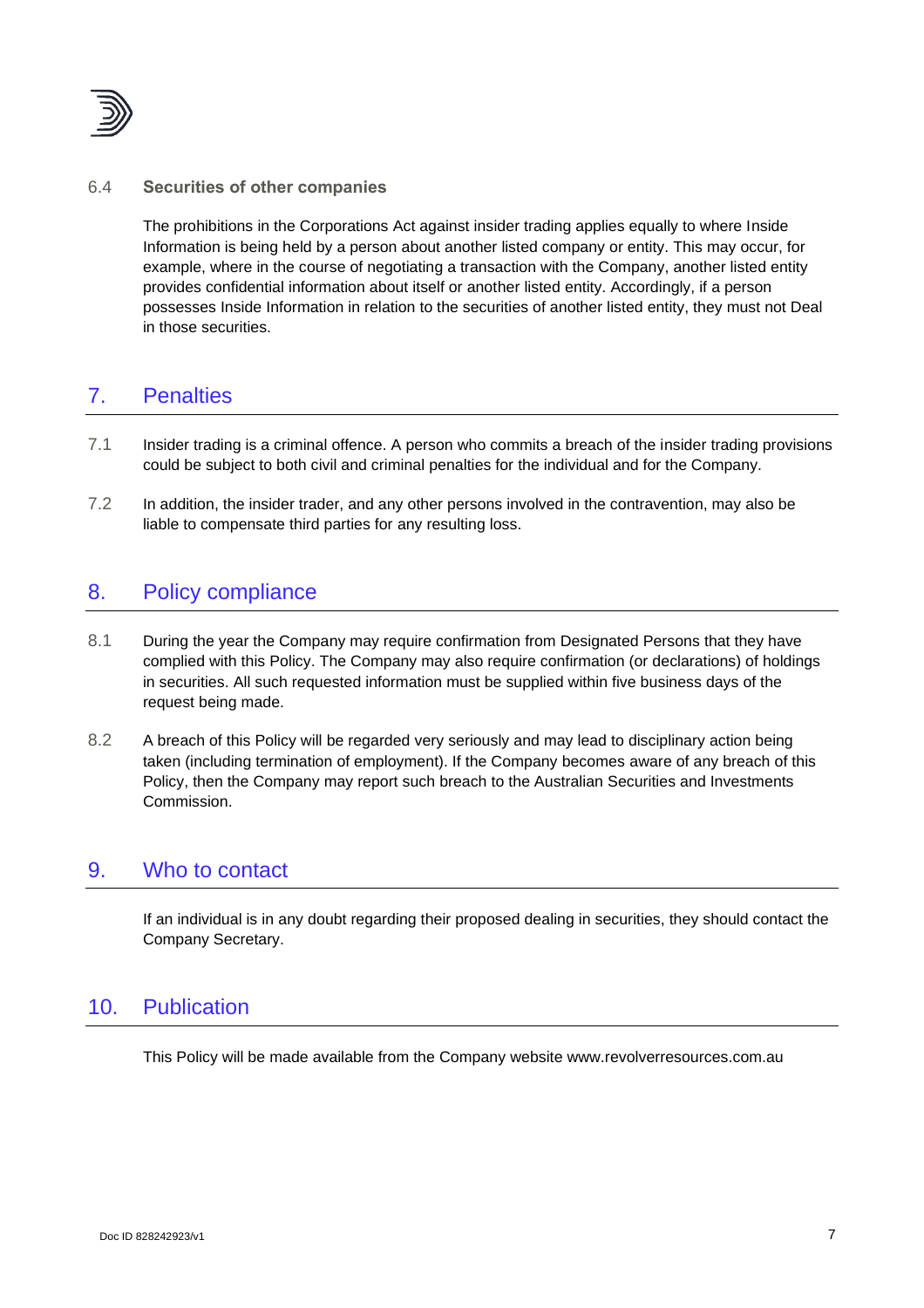

# 11. Review

This policy shall be reviewed annually by the Board to ensure that it is operating effectively and ascertain whether changes are required to the policy.

# 12. Defined terms

For the purposes of this Policy:

| <b>Black-out Periods</b>            | means a relevant period as defined by the Company when<br>Designated Persons may not Deal in Company Securities.                                                                                                    |                                                                                                                                                                                                                                                                |  |  |
|-------------------------------------|---------------------------------------------------------------------------------------------------------------------------------------------------------------------------------------------------------------------|----------------------------------------------------------------------------------------------------------------------------------------------------------------------------------------------------------------------------------------------------------------|--|--|
| Company<br><b>Securities</b>        | includes shares, options, warrants, derivatives and interests in<br>shares (including vested options and vested performance share<br>rights) linked in any way to the underlying price of shares in the<br>Company. |                                                                                                                                                                                                                                                                |  |  |
| <b>Dealing</b>                      | includes:                                                                                                                                                                                                           |                                                                                                                                                                                                                                                                |  |  |
|                                     | (a)                                                                                                                                                                                                                 | applying for, acquiring or disposing of securities;                                                                                                                                                                                                            |  |  |
|                                     | (b)                                                                                                                                                                                                                 | entering into an agreement to apply for, acquire or<br>dispose of, securities; and                                                                                                                                                                             |  |  |
|                                     | (c)                                                                                                                                                                                                                 | granting, accepting, acquiring, disposing, exercising or<br>discharging an option or other right or obligation to<br>acquire or dispose of securities.                                                                                                         |  |  |
| <b>Derivatives</b>                  | include:                                                                                                                                                                                                            |                                                                                                                                                                                                                                                                |  |  |
|                                     | (a)                                                                                                                                                                                                                 | derivatives within the meaning given in section 761D of<br>the Corporations Act (such as options, forward<br>contracts, swaps, futures, warrants, caps and collars);<br>and                                                                                    |  |  |
|                                     | (b)                                                                                                                                                                                                                 | any other transaction in financial products which operate<br>to limit (in any way) the economic risk associated with<br>holding the relevant securities.                                                                                                       |  |  |
| <b>Designated</b><br><b>Persons</b> | means each of:                                                                                                                                                                                                      |                                                                                                                                                                                                                                                                |  |  |
|                                     | (a)                                                                                                                                                                                                                 | the Directors of the Company;                                                                                                                                                                                                                                  |  |  |
|                                     | (b)                                                                                                                                                                                                                 | any other person who has the authority and<br>responsibility for planning, directing and controlling the<br>activities of the Company, directly or indirectly, including<br>the Company Secretary and the Chief Financial Officer<br>and their direct reports; |  |  |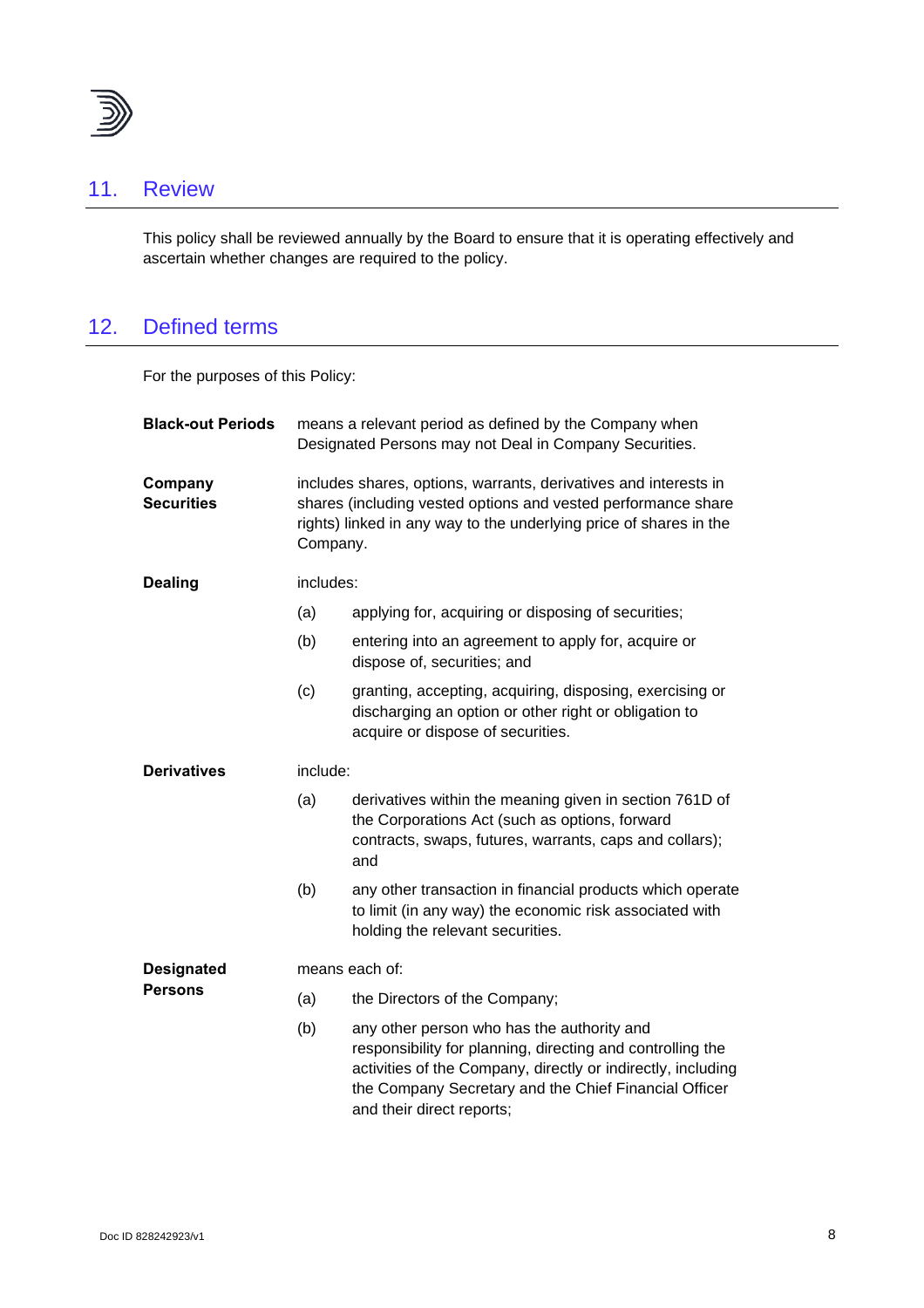

|                           | (c)                                                                                                                                                                                                                                                                                           | any person who by their role or otherwise, becomes<br>aware of Inside Information by having access to<br>confidential material which may contain potentially price<br>sensitive information including the Company board<br>papers, periodic disclosure materials or any other<br>relevant document; and<br>in relation to those persons identified in paragraphs (a),<br>(b) and (c) above, the following people are also deemed<br>to be Designated Persons: |                                                                                                                       |  |
|---------------------------|-----------------------------------------------------------------------------------------------------------------------------------------------------------------------------------------------------------------------------------------------------------------------------------------------|---------------------------------------------------------------------------------------------------------------------------------------------------------------------------------------------------------------------------------------------------------------------------------------------------------------------------------------------------------------------------------------------------------------------------------------------------------------|-----------------------------------------------------------------------------------------------------------------------|--|
|                           | (d)                                                                                                                                                                                                                                                                                           |                                                                                                                                                                                                                                                                                                                                                                                                                                                               |                                                                                                                       |  |
|                           |                                                                                                                                                                                                                                                                                               | (i)                                                                                                                                                                                                                                                                                                                                                                                                                                                           | their spouse or any of their children (including<br>step children) under the age of 18 years;                         |  |
|                           |                                                                                                                                                                                                                                                                                               | (ii)                                                                                                                                                                                                                                                                                                                                                                                                                                                          | a trust which they, any members of their family,<br>or family controlled company are a trustee or<br>beneficiary; and |  |
|                           |                                                                                                                                                                                                                                                                                               | (iii)                                                                                                                                                                                                                                                                                                                                                                                                                                                         | a company which they or their family control.                                                                         |  |
| <b>Inside Information</b> | means information which is not generally available to the market<br>and, if it were generally available to the market, would be likely<br>to have a material effect on the price or value of securities.<br>Annexure A provides further details about what constitutes<br>Inside Information. |                                                                                                                                                                                                                                                                                                                                                                                                                                                               |                                                                                                                       |  |
| <b>Margin Loan</b>        | means any lending or similar arrangement allowing a person to<br>borrow money to invest in securities using existing investments<br>as security.                                                                                                                                              |                                                                                                                                                                                                                                                                                                                                                                                                                                                               |                                                                                                                       |  |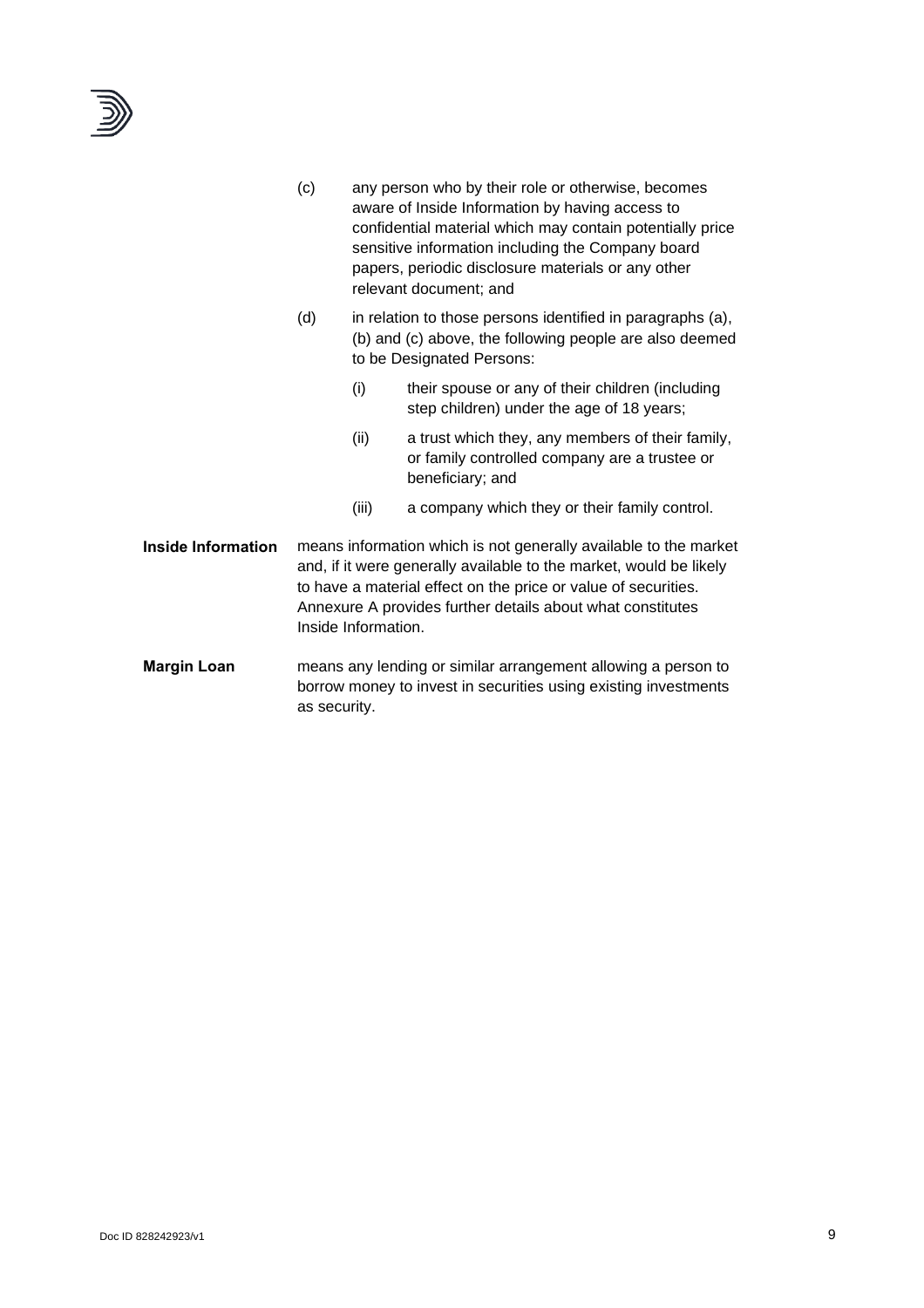

# <span id="page-9-0"></span>Annexure A Inside Information

### **1. Inside information**

Inside Information means information which is not generally available to the market and, if it were generally available to the market, would be likely to have a material effect on the price or value of securities.

#### **2. Information that is generally available**

- 2.1 Information is considered to be generally available if:
	- (a) it consists of readily observable matter; or
	- (b) it has been made known in a manner likely to bring it to the attention of investors in securities and a reasonable period for dissemination of that information has elapsed; or
	- (c) it may be deduced, inferred or concluded from the above.
- 2.2 Information will be generally available if it has been released to the ASX, published in an Annual Report or prospectus or otherwise been made generally available to the investing public and a reasonable period of time has elapsed after the information has been disseminated in one of these ways.
- 2.3 For the purposes of the insider trading provisions of the Corporations Act, information is defined broadly and includes matters of supposition and other matters which are insufficiently definite to warrant being made known to the public. It also includes matters relating to the intentions of a person.

### **3. Material Effect on the Price of Securities**

- 3.1 Information is considered by the Corporations Act to be likely to have a material effect on the price or value of securities of a company if the information would, or would be likely to, influence persons who commonly invest in securities in deciding whether or not to subscribe for, buy or sell those securities.
- 3.2 It is not possible to list all of information that may be material, however, the following type of information would be likely to be considered to have a material effect on the Company's share price:
	- (a) information regarding a material increase or decrease in the Company's financial performance from previous results or forecasts, such as changes to profit results;
	- (b) a proposed material business or asset acquisition or sale;
	- (c) the damage or destruction of a material operation of the Group;